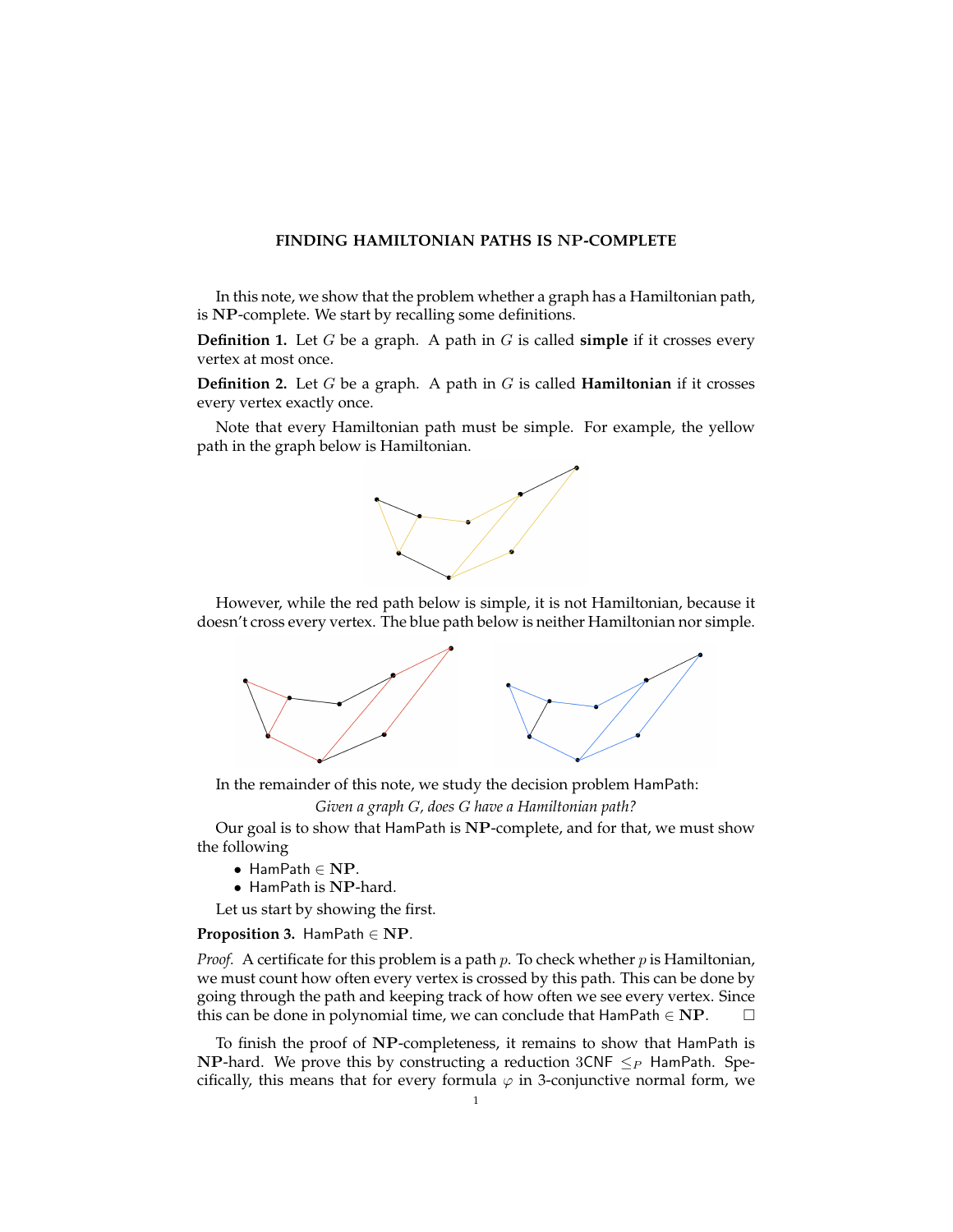must construct a graph  $G_{\varphi}$  such that  $G_{\varphi}$  has a Hamiltonian path if and only if  $\varphi$  is satisfiable.

Before we do so, let us start by thinking what it means for a formula  $\varphi$  in 3conjunctive normal form to be satisfiable. By definition,  $\varphi$  is of the shape  $\varphi =$  $\bigwedge_{i=1}^{n'} \varphi_i$  where each  $\varphi_i$  is a disjunction  $\psi_{i,1} \vee \psi_{i,2} \vee \psi_{i,3}$  of literals  $\psi_{i,j}$ . If  $\varphi$  is satisfiable, then there is a model m for which we have  $m(\varphi) = 1$ . For such models, the following must hold.

**Proposition 4.** For each conjunct  $\varphi_i$ , we either have  $m(\psi_{i,1}) = 1$  or  $m(\psi_{i,2}) = 1$  or  $m(\psi_{i,3}) = 1.$ 

*Proof.* Note that we have  $m(\bigwedge_{i=1}^n \varphi_i) = m(\varphi) = 1$ . Since the left hand side is a conjuction, we must have  $m(\varphi_i) = 1$  for every *i*. Next observe that we have  $m(\psi_{i,1} \vee \psi_{i,2} \vee \psi_{i,3}) = m(\varphi_i) = 1$ . A disjunction can only be evaluated to true if one of the disjuncts is evaluated to true. Hence, either  $m(\psi_{i,1}) = 1$  or  $m(\psi_{i,2}) = 1$ or  $m(\psi_{i,3}) = 1$ , which is precisely what we wanted to prove.

This already gives an idea of what the desired graph  $G_{\varphi}$  should look like: a Hamiltonian path through  $G_\varphi$  must pick out a  $\psi_{i,j}$  for every  $\varphi_i.$  To define  $G_\varphi$  like that, we start by adding vertices and edges for every conjunct  $\varphi_i$ :



Going through the edge  $\overline{\psi_{i,j}}$  means that in the model that will correspond to this graph, the literal  $\psi_{i,j}$  is **false**. We do this for every conjunct and they are connected in serial. In addition, we add node  $t$  with an edge to it from the last node of the last conjunct. For a formula with 2 conjuncts, this looks as follows



However, this graph always has a Hamiltonian path, and we must do more to guarantee the graph has the desired property. First of all, we add vertices and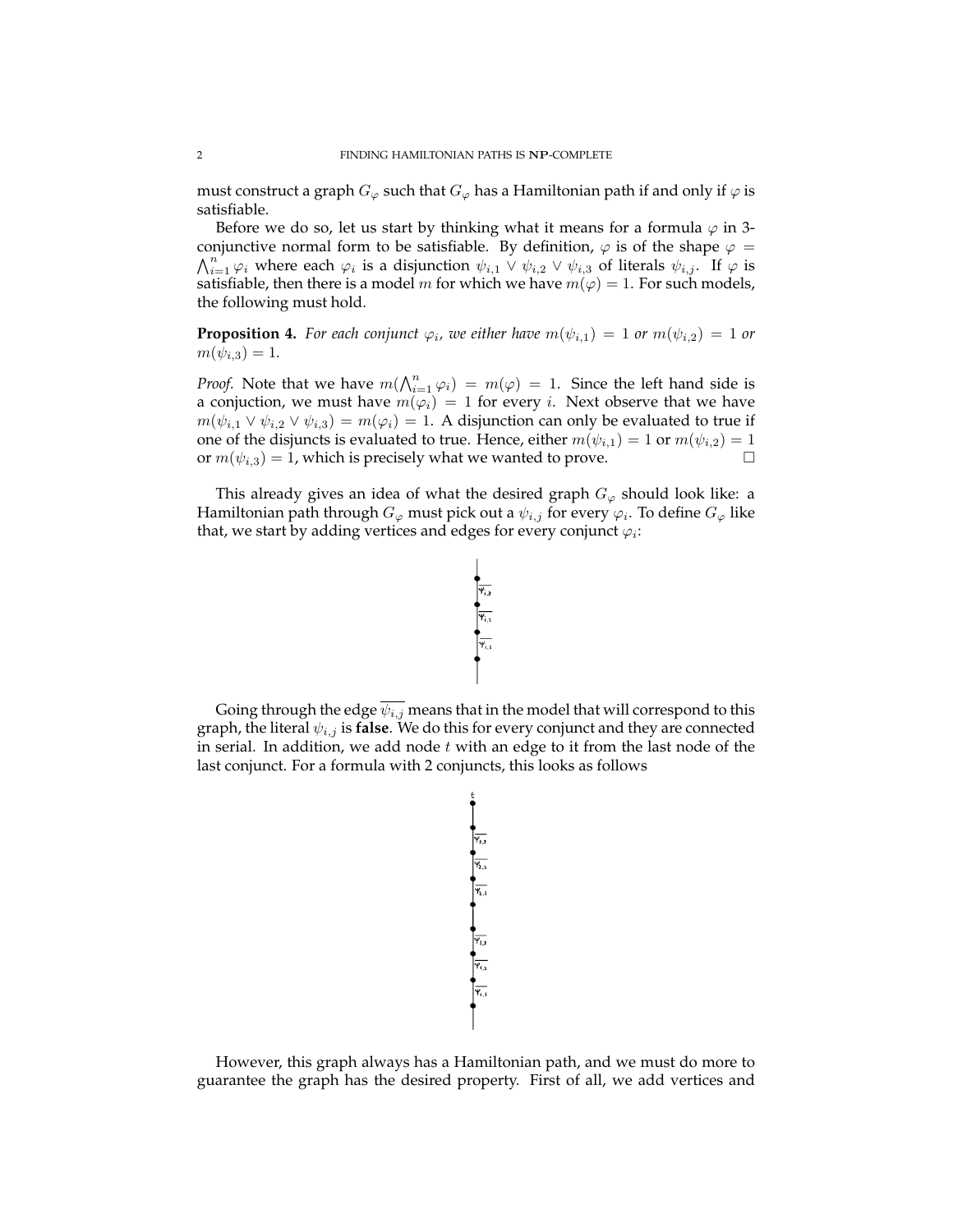edges in such a way that a Hamiltonian path in  $G_{\varphi}$  is unable to cross all the edges  $\overline{\psi_{i,1}}$ ,  $\overline{\psi_{i,2}}$ , and  $\overline{\psi_{i,3}}$ . For every conjunct  $\varphi_i$  we add the following



We call this part  $V$ , because we use it to guarantee that the formula is valid. Since we do this for every conjunct, the resulting graph would look as follow where the  $V$  refers to the part we discussed before.

$$
\bigvee \bigvee
$$

Note that in the remainder of this construction, we are not going to add any edges with endpoints in one of the red vertices. If the resulting graph has a Hamiltonian path, then that path is unable to cross all the edges  $\overline{\psi_{i,1}}$ ,  $\overline{\psi_{i,2}}$ , and  $\overline{\psi_{i,3}}$ . You can see this from the following pictures. First of all, we show why no Hamiltonian path is able to cross all these edges.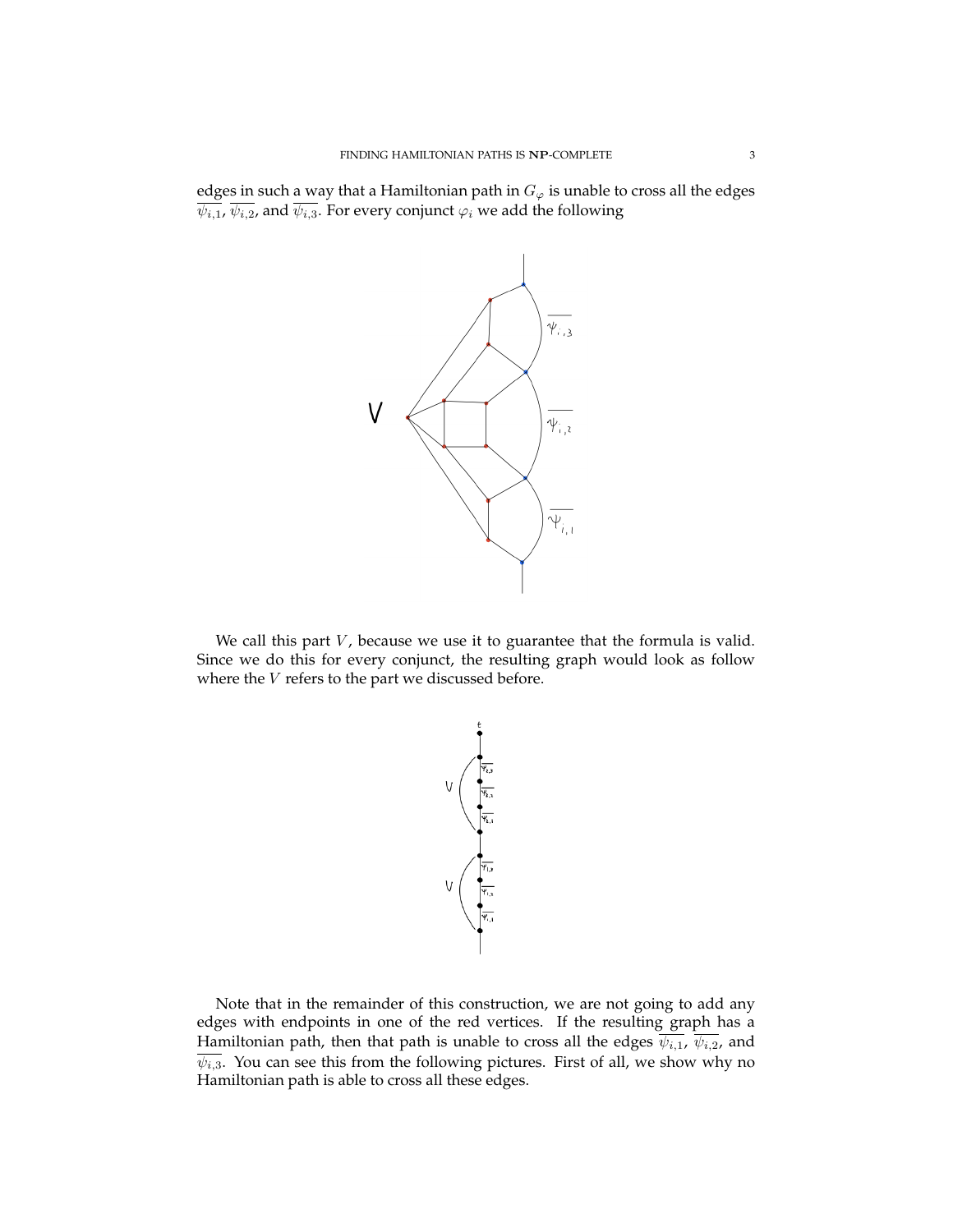

Since there are no additional edges going to the red nodes, it is impossible to visit any of those nodes, because doing so, would require the path to cross the blue vertices twice. However, it is possible to construct a Hamiltonian path through this part of the graph by avoiding at least one of the edges  $\overline{\psi_{i,1}}$ ,  $\overline{\psi_{i,2}}$ , and  $\overline{\psi_{i,3}}$ . For example, if we do not cross  $\overline{\psi_{i,3}}$ , then we can consider the following path:

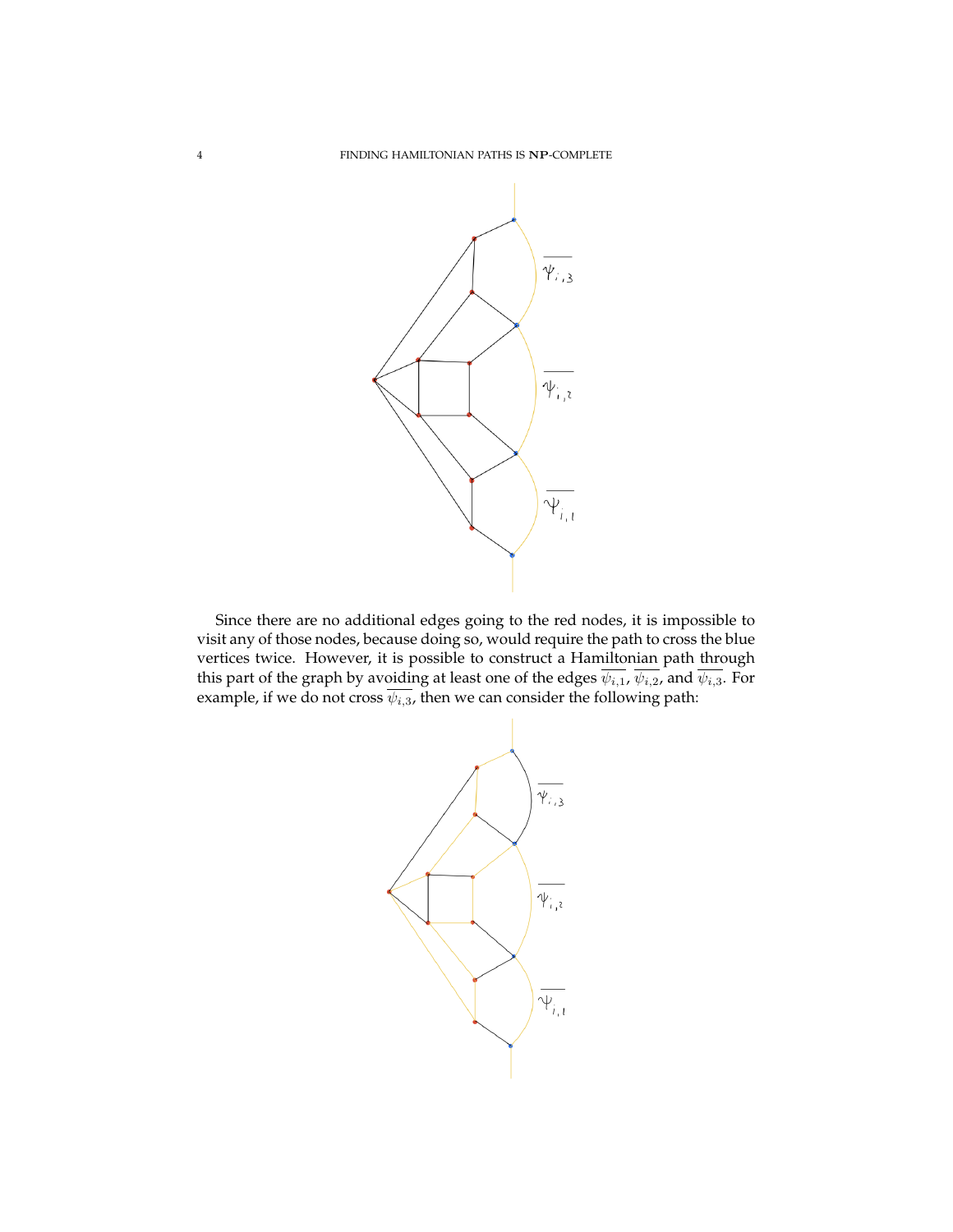**Exercise.** Draw Hamiltonian paths for the case where you avoid only  $\overline{\psi_{i,1}}$  and for the case where you avoid both  $\overline{\psi_{i,1}}$  and  $\overline{\psi_{i,3}}$ .

Up to now, we have constructed a graph such that a Hamiltonian path through it picks out a  $\psi_{i,j}$  from each  $\varphi_i.$  However, this does yet not give rise to a model: the choices must be coherent in some way. For example, if there is a conjunct  $a \vee b \vee c$ and a conjunct  $\neg a \lor \neg b \lor \neg c$ , then it might pick out a from the first and  $\neg a$  from the second. Since in models m we cannot have both  $m(a) = m(\neg a) = 1$ , we did not add enough yet to guarantee that this construction gives rise to a reduction.

For that reason, we need to add more vertices and edges to the graph. We look at the following component



If this is a subgraph of some graph, then a Hamiltonian path is unable to cross both True and False. We add these parts in serial, and we add a node s, which we connect to the first node of the added component. We also connect all of this to the graph discussed before arising from the conjuncts. For a formula with two conjuncts and three atoms, we obtain the following graph (where we leave out the V -components).



The next component we need to consider, functions like the xor-operation from logic. More specifically, this component connects two edges, and in the resulting graph, a Hamiltonian path can only cross one of the two edges. Suppose, we have two edges  $e_1 = \{v_1, w_1\}$  and  $e_2 = \{v_2, w_2\}$ . Consider the following graph: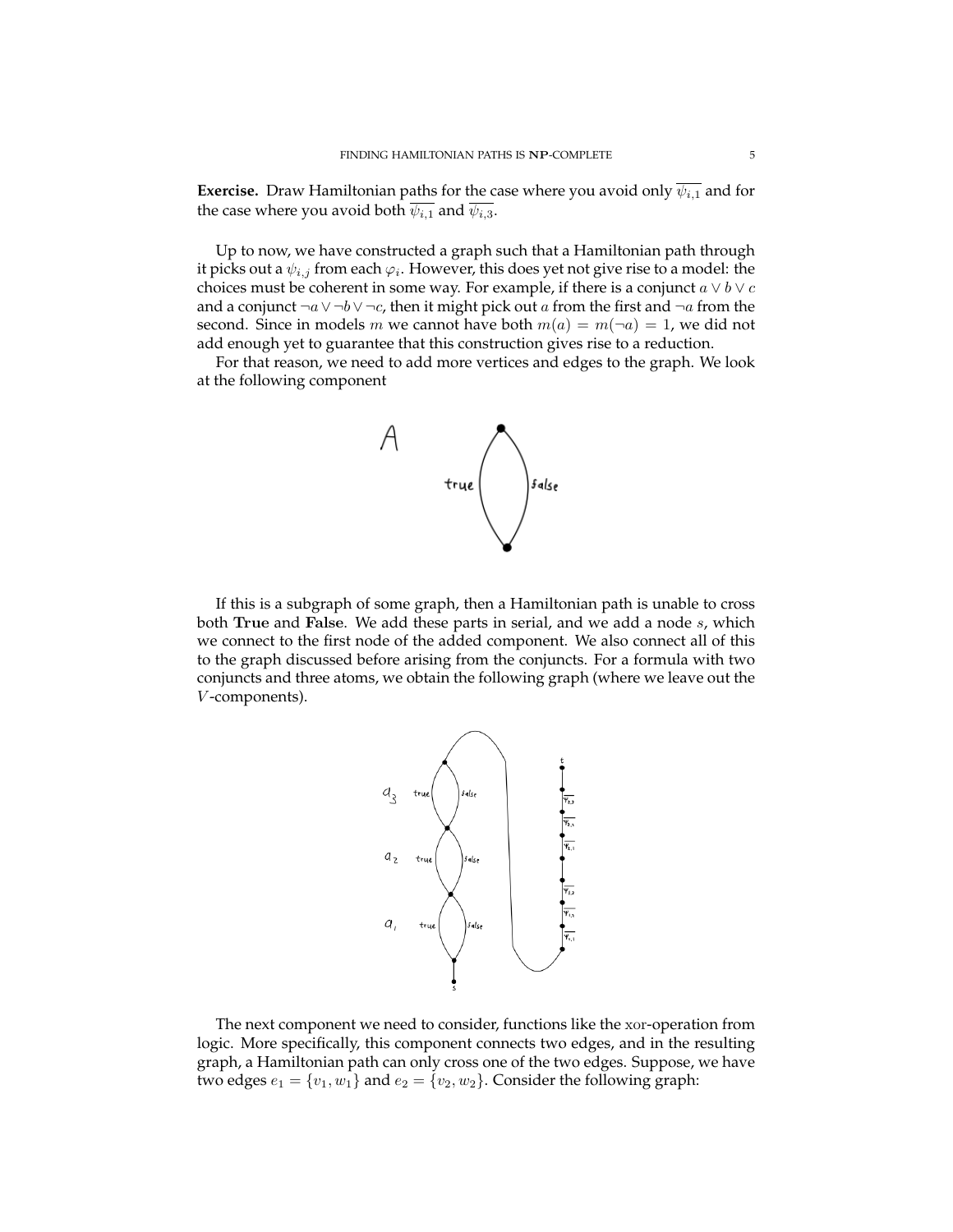

We call this graph an  $X$ -component. If this graph is a subgraph such that the red vertices are not connected to any other vertices, then there are at most two possibilities for a Hamiltonian path. These are given below



If we already have a graph G with two edges  $e_1 = \{v_1, w_1\}$  and  $e_2 = \{v_2, w_2\}$ , then we can "add" this component in the following way

- Remove the edges  $e_1$  and  $e_2$
- Add the red vertices
- Add the edges from the graph using the  $v_1$ ,  $w_1$ ,  $v_2$ , and  $w_2$ .

Note that any number of  $X$ -components can share an edge. For example, if we have edges  $e_1 = \{v_1, w_1\}, e_2 = \{v_2, w_2\}$ , and  $e_3 = \{v_3, w_3\}$ , then we use the following graph.



Now we add the following every literal  $\psi_{i,j}$ 

- If  $\psi_{i,j}$  is an atom  $a_k$ , then we add an X-component between  $\overline{\psi_{i,j}}$  and the True edge of  $a_k$ .
- If  $\psi_{i,j}$  is a negation  $\neg a_k$ , then we add an X-component between  $\psi_{i,j}$  and the False edge of  $a_k$ .

We call the resulting graph  $G_{\varphi}$ . Let us briefly recap what it looks like

- We have a node  $s$ .
- From that node  $s$ , we have one edge going to a part  $A$ , where we added a component  $A$  for each atom  $a_i$ .
- We have a part C, where we added a component V for each conjunct  $\varphi_i$
- For each literal  $\psi_{i,j}$ , we added a component X between  $\psi_{i,j}$  and an edge in A depending on whether this literal is a negation or not.
- We have a node  $t$  and an edge from the component  $V$ .

Schematically,  $G_{\varphi}$  looks as follows